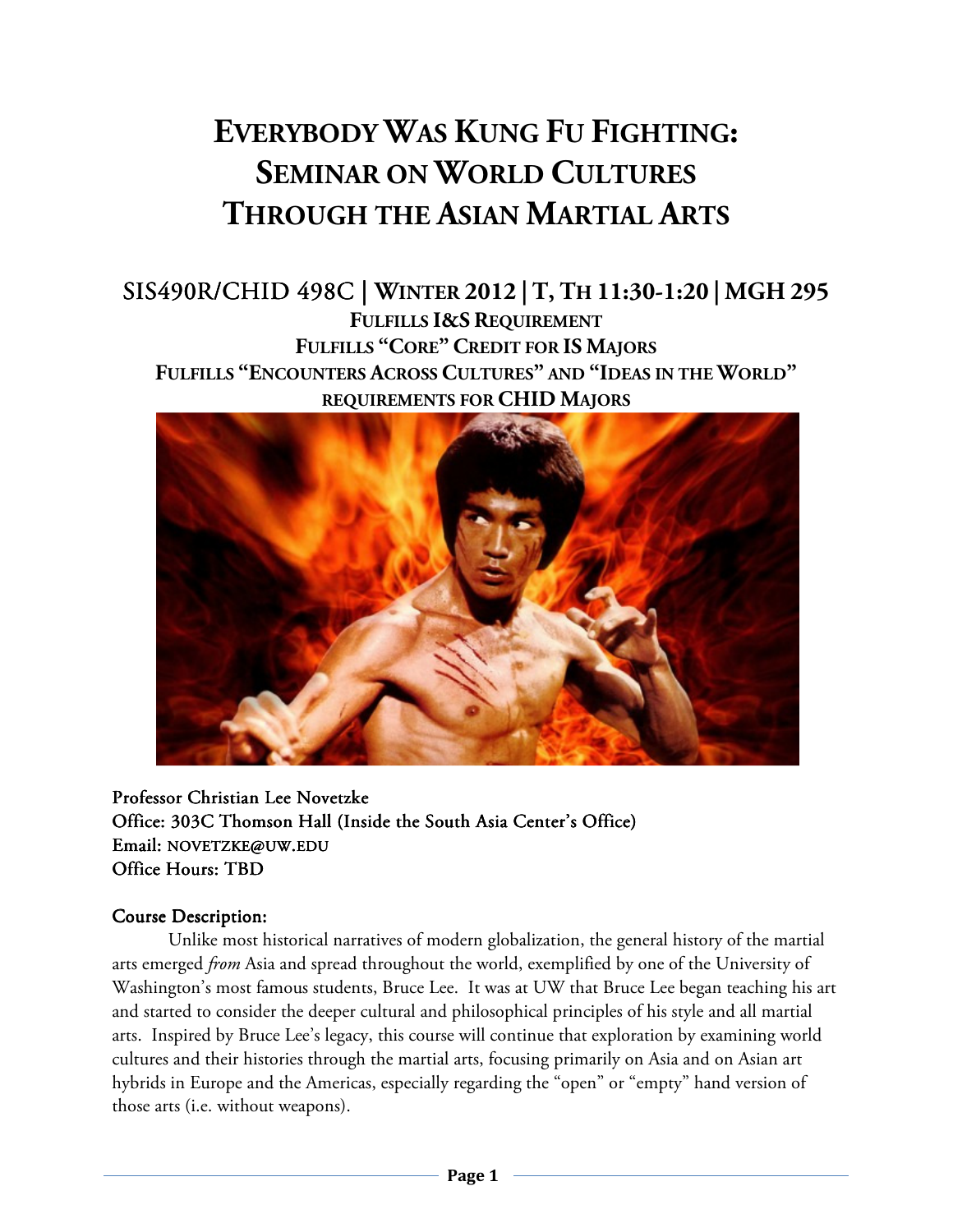In this seminar, we will study how the martial arts have preserved religious, cultural, and philosophical aspects of the world areas of their origin, as well as the new cultures and international communities that have adopted their practices. We will examine how martial arts provide embodied histories of their cultures of origin as well as new canvases for the invention of contemporary martial arts. Our study will explore the martial arts of many world areas, including India, China, Japan, and Korea, and their reinvention in places like Brazil, Europe, and America. We'll investigate both the philosophical and spiritual underpinnings of each art and its technical sciences of the body through readings, guest lectures, and participating in actual martial arts instruction.

Format: This course employs two distinct learning environments. On Tuesdays we'll have a seminar format in a traditional classroom, where we will meet for one class period (1 hour 50 minutes), during which we will collectively discuss the readings as well as the history, culture, and philosophical/religious ideas and specifics of the martial art and world area highlighted for that week. On Thursdays we'll meet in a martial arts studio at the IMA for practical instruction or "practicum" in the martial art subject for the week taught by a guest instructor (in either Studio 111 or Mat Room B). All classes will emphasize safety and inclusivity—*everyone of every level of experience (or complete lack of experience) or physical ability will be welcome and accommodated.* Note that we will screen Bruce Lee's *Enter the Dragon* from 6-8pm on Friday, February 24, 2012. Please reserve this time in your schedules.

**Course Fee:** A course fee of approximately \$78 is required to participate in this class. The entire course fee is used to pay a fee to rent studio space at the IMA each week and to pay each guest instructor a nominal honorarium, expenses not covered by regular tuition at UW.

#### Assignments:

Your grade for this course will be distributed evenly among these components:

- Participation and Discussion—*This is a seminar course, not a lecture course*. You will be required to vocally participate in class discussion. You cannot pass this course unless you do so. This means you must do the reading before class, come to class prepared to talk about the reading extensively, and engage with the ideas of your classmates. *It is required that you attend Tuesday's seminar in order to attend Thursday's practicum.* In addition, you will participate in producing a collective online resource—we will collectively create and maintain an online resource for the cultural studies of the martial arts we investigate. This resource will include a bibliography for each martial art and world culture and links to online materials.
- Online Posting—Each week by Sunday night before class you are required to post at least 150 words about the readings for the coming week to an online posting site ("GoPost"). Your post should not summarize the readings, but engage with them, demonstrating that you have done the reading and thought about the materials. The Go Post site is: https://catalyst.uw.edu/gopost/board/novetzke/24557/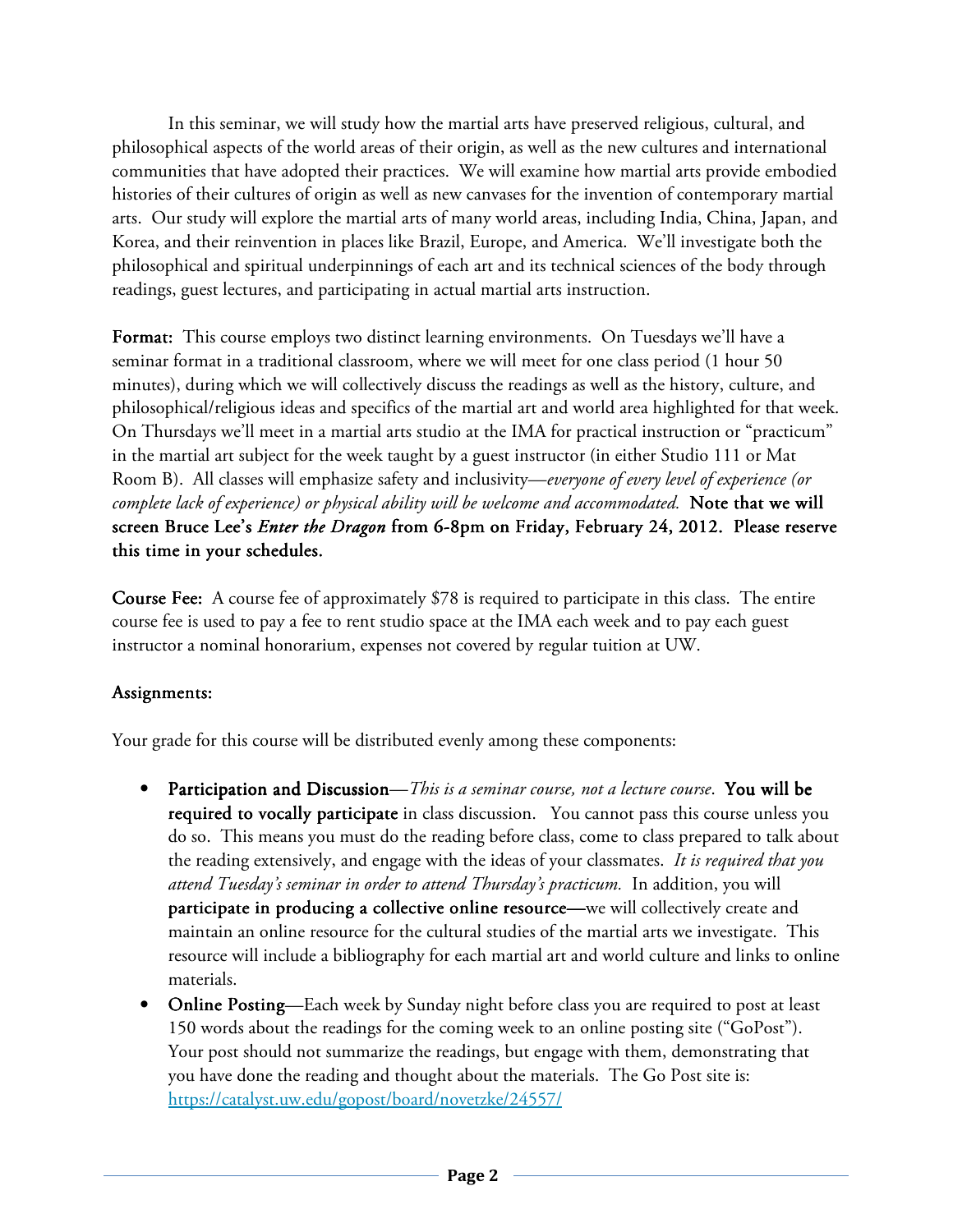- In Class Presentation and leading discussion—Each student in sets of two or more will be responsible for a presentation on the material for the week at the beginning of Tuesday's class. These presentations should last for about 20 minutes. The goal of this presentation is to summarize the readings, bring in some extra historical or cultural information. In addition, students who are presenting are responsible for providing an agenda for discussion and key ideas or questions to motivate debate in class for the entire class period.
- **Two 5-8 page papers—The first of these two papers will require that you interview an** accomplished martial artist, either in person or electronically, and compose a paper that incorporates your interview material with historical material about the particular martial art practiced by your subject. You may want to align this assignment with the week you choose for presentation. This paper will be due in the middle of the quarter. The second paper will require that you study a film that highlights a particular martial art (different from the subject of the first paper) and discuss the representation of that art in the film and in public culture. This paper will be due at the end of the quarter.

Grading: I use the standard 4.0 grading system in use at the University of Washington.

Readings: Everything under "readings" for Tuesday seminar listed on the syllabus is required. Books I have ordered to be available at the U Book Store are listed below under "texts for purchase." These books will also be on reserve at the library. Every other reading on the syllabus is available in a coursepack at Ave Copy on the Ave and also online at the course's catalyst site. Everything under "suggested readings" for Thursday's practicum is from a text on reserve at the library; these readings are not in a coursepack or on order for the class—you must get them yourselves if you want to read them. *You must bring readings to class on Tuesday seminar.* Online readings are at: https://catalyst.uw.edu/sharespaces/space/novetzke/14818.

#### Texts for Purchase:

- *Yoga: Discipline of Freedom*, Patanjali, Barbara Stoller Miller, trans.
- *Zen in the Martial Arts*, Joe Hyams.
- *Zhuangzi: Basic Writings*, trans. Burton Watson.
- *The Way of Life [Daodejing]*, Lao Tzu, trans. Witter Bynner.
- *The Book of Five Rings*, Musashi, trans. Thomas Cleary.
- *Zen Flesh, Zen Bones*, compiled by Paul Reps.
- *The Way of Korean Zen*, Kusan Sunim.
- *Tao of Jeet Kune Do*, Bruce Lee (1975 edition).
- *Blood in the Cage,* L. Jon Wertheim*.*

Syllabus: I reserve the right to change this syllabus at any point, including the readings and assignments, as required.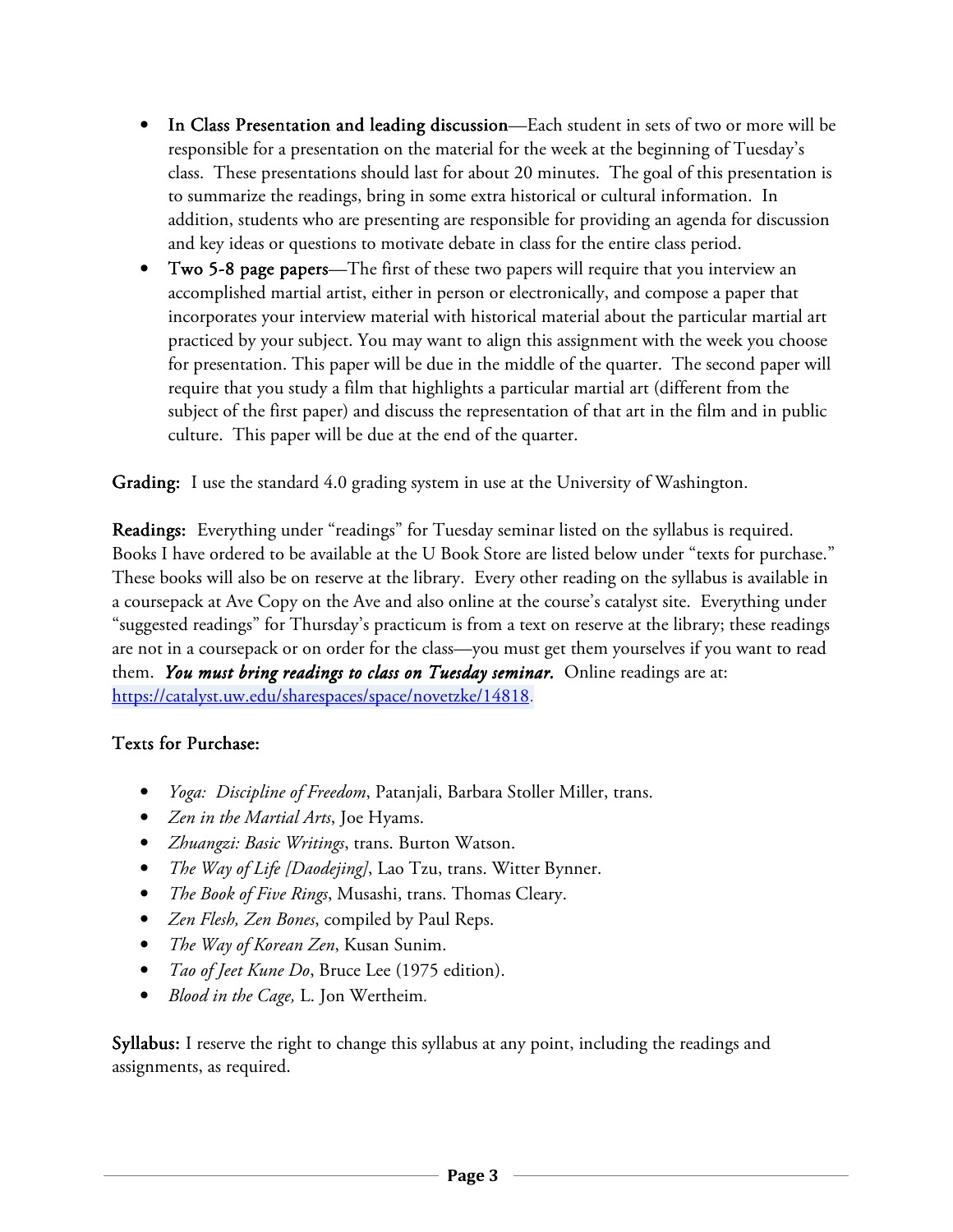Etiquette in Seminar: In seminar, please, as a general rule, do not use computers in class. If you must use a computer in class as a way to accommodate a disability, please talk to me before class begins and/or visit Disabled Student Services (see below). Please do not use iphones, mobile phones, ipods, gameboys, gadgets, doohickeys, thingamabobs or other devices in class. Use pen/pencil and paper to take notes and exams; do not read other materials, like books, newspapers, magazines, letters, etc., in class; do not eat in class. Please come on time and stay for the entire class. *Attendance in Tuesday's seminar is required in order to attend Thursday's Practicum.* 

**Etiquette in Practicum:** During practical days, we will review rules of etiquette. Most martial arts place a very high value on proper etiquette and mutual respect during training and in training spaces, and these are usually highly formal environments. Conforming to the high standards of personal and social behavior during martial arts training is essential and insulting or dangerous behavior will not be tolerated. If you have not attended Tuesday's seminar, you should not attend Thursday's practicum.

Absences: Please try to let me know if you'll be absent from class. Consistent absences from seminar will bar you from practicum classes. *Remember: attendance in Tuesday's seminar is required in order to attend Thursday's Practicum.*

Add Code and Auditor Policy: Because of the unique nature of this course, and the need to maintain a course size appropriate for a safe environment in a martial arts class, I cannot accept auditors or add students beyond the student cap.

Academic Conduct: I will strictly enforce the University of Washington Student Conduct code, including the policy on plagiarism. For your reference, the entire code can be found at http://www.washington.edu/students/handbook/conduct.html. If you are unsure of what plagiarism is, it is your responsibility to understand plagiarism. Ignorance of the definition of plagiarism will not excuse plagiarism in this class.

Disabled Students: Almost all martial arts can be adapted to accommodate anyone of any level of physical ability, and if you are disabled, we will find a way for you to fully participate in all aspects of the class. If you would like to request accommodations due to a disability, please conduct Disabled Student Services, 448 Schmitz Hall, 543-8924 (V/TDD). If you have a letter from Disabled Student Services indicating you require accommodations, please present the letter to me as soon as possible so that I can make necessary arrangements.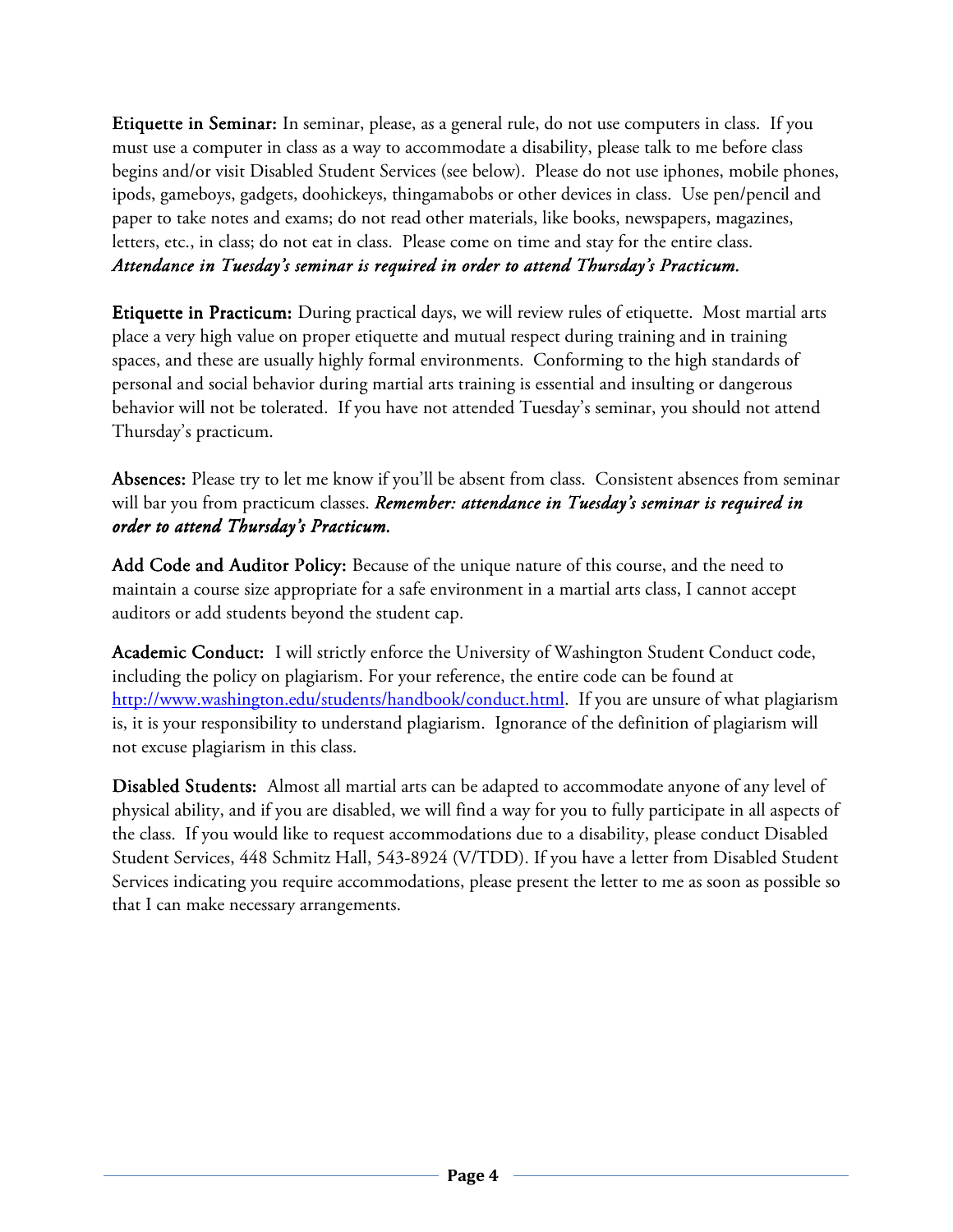# **SYLLABUS**

#### 1. Week One: Introduction

- a. Tuesday 1/3: Course overview
- b. Thursday 1/5: What is a martial art? What is a martial artist?
	- i. Reading: *Zen in the Martial Arts*, pgs 1-71.

### 2. Week Two: Origins-Yoga and Tantra in India

- a. Tuesday 1/10: The Origins of Body Discipline in Yoga
	- i. Reading: *Yoga: The Discipline of Freedom* [Patanjali's Yoga Sutras], trans. Barbara Stoller Miller, entire.
- b. Thursday 1/12: Yoga Session—IMA Studio 111
	- i. Suggested Reading: *Light on Yoga* by BKS Iyengar.

#### 3. Week Three: Confucianism, Taoism, and Kung Fu in China

- a. Tuesday 1/17: The Achievement of Man: The Emergence of Kung Fu.
	- i. Reading: Confucius, from *The Analects*, selections; Entire *Daodejing*.
- b. Thursday 1/19: Kung Fu Session with Aaron Borth, Hung Gar Kung Fu instructor at the Seattle Kung Fu Club and the Chi Life Studio—IMA Studio 111
	- i. Suggested Reading: *Chinese Kung Fu* (2005); *Kung Fu: History, Philosophy, and Technique* (1980).

### 4. Week Four: Tai Chi and the Tao

- a. Tuesday 1/24: Tao, Chi—The Way and the Power
	- i. Reading: *Zhuangzi: Basic Writings*, trans. Burton Watson, entire.
- b. Thursday 1/26: Tai Chi Session with Sifu Viola Brumbaugh of Wise Orchid Martial Arts —IMA Studio 111
	- i. Suggested Reading: *The Essence of Tai Chi Chu-an* (1993).

#### 5. Week Five: Buddhism, Bushido, and Karate in Okinawa and Japan

- a. Tuesday 1/31: The Samurai: Bushido and Karate
	- i. Reading: *The Book of Five Rings*, Miyamoto Musashi, introduction, "Earth," "Fire," and "Void," skim the others; Bushido by Yamaga Soko, selections.
- b. Thursday 2/2: Shotokan Karate Session with Sensei Kris Haight (5<sup>th</sup> Dan Shotokan Karate)—IMA Studio 111
	- i. Suggested Reading: Gichin Funakoshi, *Karate Do: My Way of Life*; *Shotokan Karate*, *Its History and Evolution*, Randall Hassell; *Karate's History and Traditions*, Bruce Hanes.

#### 6. Week Six: Zen and the Martial Arts

a. Tuesday 2/7: Zen, Aikido, and Non-Violent Force